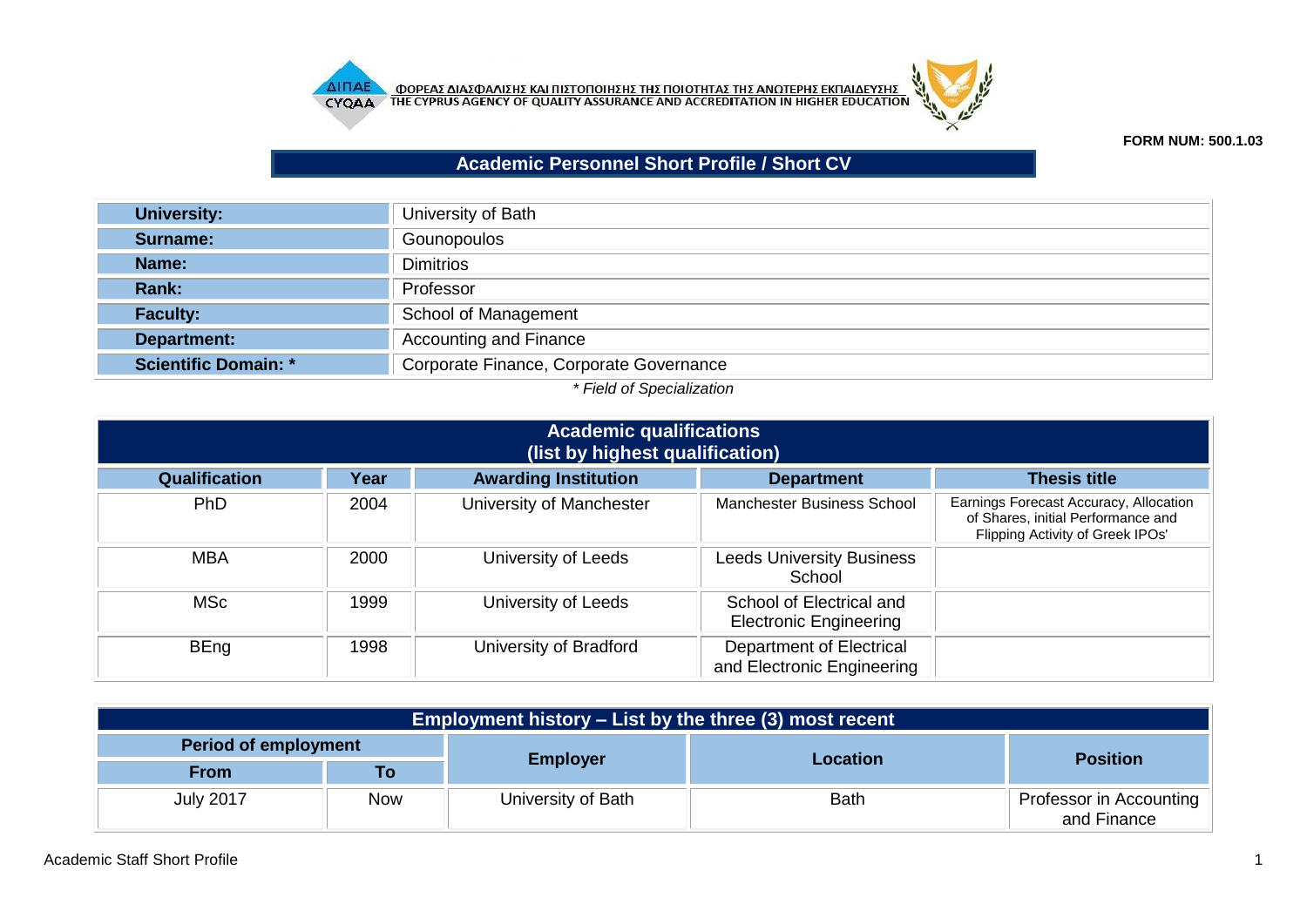| March 2016     | June 2017        | <b>Newcastle University</b> | Newcastle       | Professor in Finance                                        |
|----------------|------------------|-----------------------------|-----------------|-------------------------------------------------------------|
| September 2013 | February<br>2016 | University of Sussex        | <b>Brighton</b> | Reader in Accounting<br>and Finance                         |
| January 2004   | August 2013      | University of Surrey        | Guildford       | Senior<br>Lecturer/Lecturer in<br>Accounting and<br>Finance |

| Key refereed journal papers, monographs, books, conference publications etc. List the five (5) more recent and other<br>five $(5)$ selected $-(max total 10)$ |      |                                                                                                                                   |                                         |                                                               |                 |              |
|---------------------------------------------------------------------------------------------------------------------------------------------------------------|------|-----------------------------------------------------------------------------------------------------------------------------------|-----------------------------------------|---------------------------------------------------------------|-----------------|--------------|
| <b>Ref. Number</b>                                                                                                                                            | Year | <b>Title</b>                                                                                                                      | <b>Other authors</b>                    | <b>Journal and</b><br><b>Publisher /</b><br><b>Conference</b> | Vol.            | <b>Pages</b> |
| 1                                                                                                                                                             | 2020 | The Consequences of<br><b>Political Donations for IPO</b><br>Premium and Performance?                                             | Khelifa Mazooz, Geoff<br>Wood           | Journal of Corporate<br>Finance                               | Forthc<br>oming |              |
| 2                                                                                                                                                             | 2020 | Does it pay to invest in<br><b>Higher Education: Evidence</b><br>form US IPOs                                                     | P. Loukopoulos and G.<br>Loukopoulos    | Corporate<br>Governance: An<br><b>International Review</b>    | Forthc<br>oming |              |
| 3                                                                                                                                                             | 2020 | The Impact of governmental<br>intervention on the<br>association between initial<br>public offerings and future<br>stock issuance | Y. Guney, J. Leng and V<br>Patsika      | British Journal of<br>Management                              | Early<br>View   |              |
| $\overline{4}$                                                                                                                                                | 2020 | Self-fulfilling crises in the<br>Eurozone: An empirical test                                                                      | S. Boubaker, D. Nguen, N.<br>Paltalidis | <b>International Journal</b><br>of Money and<br>Finance       | Early<br>View   |              |
| 5                                                                                                                                                             | 2019 | <b>Annual Report Readability</b><br>and Stock Liquidity                                                                           | Sabri Boubaker, Hatem<br>Rjiba          | <b>Financial Markets,</b><br>Institutions and<br>Instruments  | 28              | 159-<br>186  |
| 6                                                                                                                                                             | 2018 | Reprint of Assessing the<br>effects of unconventional                                                                             | S. Boubaker, D. Nguen, N.<br>Paltalidis | Journal of Banking<br>and Finance                             | 92              | 340-<br>357  |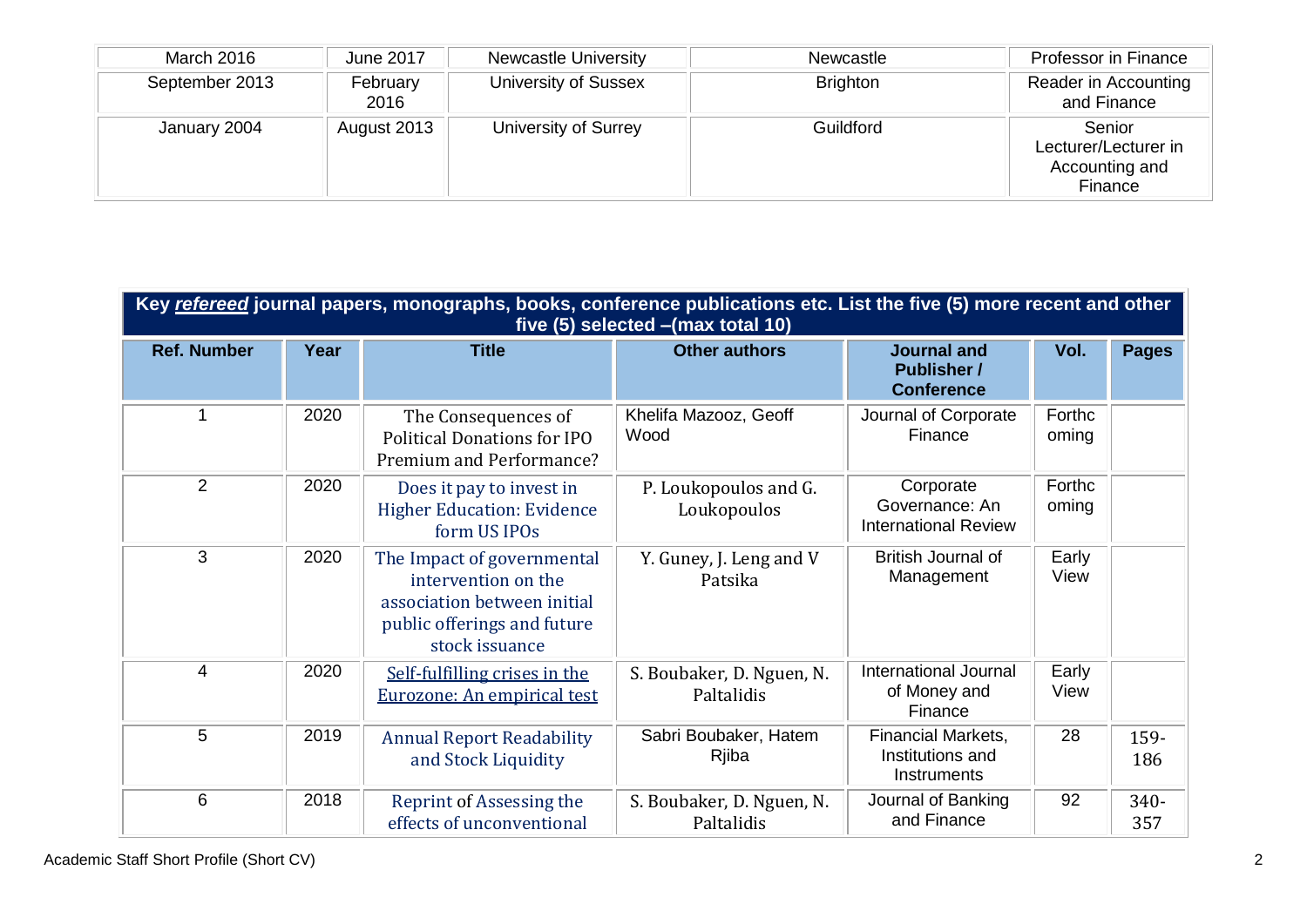|                |      | monetary policy and low<br>interest rates on pension<br>fund risk incentives                                                         |                                             |                                                         |    |                |
|----------------|------|--------------------------------------------------------------------------------------------------------------------------------------|---------------------------------------------|---------------------------------------------------------|----|----------------|
| $\overline{7}$ | 2018 | <b>Financial Expert CEOs and</b><br><b>Earnings Management</b><br>around IPOs                                                        | H Pham                                      | International Journal<br>of Accounting                  | 53 | $102 -$<br>117 |
| 8              | 2018 | Specialist CEOs and IPO<br>Survival                                                                                                  | H.Pham                                      | Journal of Corporate<br>Finance                         | 48 | 217-243        |
| 9              | 2017 | <b>Innovation and Upheaval: Early</b><br>Growth in the Greek Capital Market:<br>Listings and IPOs from 1880 to<br><b>WWII</b> in ASE | S. Thomadakis, C. Nounis<br>and M. Riginos  | <b>Economic History</b><br>Review                       | 70 | 859-<br>892    |
| 10             | 2017 | Political money<br>contributions of US IPO<br>firms                                                                                  | K.Kallias, A. Kallias, P<br><b>Tzeremes</b> | Journal of Corporate<br>Finance                         | 43 | 19-38          |
| 11             | 2017 | <b>Credit Ratings Impact on</b><br><b>Earnings Management</b><br>around IPOs                                                         | H.Pham                                      | <b>Journal of Business</b><br>Finance and<br>Accounting | 44 | 154-<br>195    |
| 12             | 2017 | Determinants of<br><b>Management Earnings</b><br>Forecasts: The Case of<br><b>Global Shipping IPOs</b>                               | W Drobetz, A. Merika and<br>A Merika        | European Financial<br>Management                        | 23 | 975-<br>1015   |
| 13             | 2014 | Does Gold Offer a Better<br><b>Protection Against Losses in</b><br>Sovereign Debt Bonds than<br><b>Other Precious Metals</b>         | S. Agyei-Ampomah and K.<br>Mazouz           | Journal of Banking<br>and Finance                       | 40 | $507 -$<br>521 |
|                |      |                                                                                                                                      |                                             |                                                         |    |                |

|                       | Exhibitions (where applicable). List the five (5) more recent and other five (5) selected.<br>(max total 10) |              |                          |           |                              |
|-----------------------|--------------------------------------------------------------------------------------------------------------|--------------|--------------------------|-----------|------------------------------|
| Ref.<br><b>Number</b> | <b>Date</b>                                                                                                  | <b>Topic</b> | International /<br>Local | Location* | Role in<br><b>Exhibition</b> |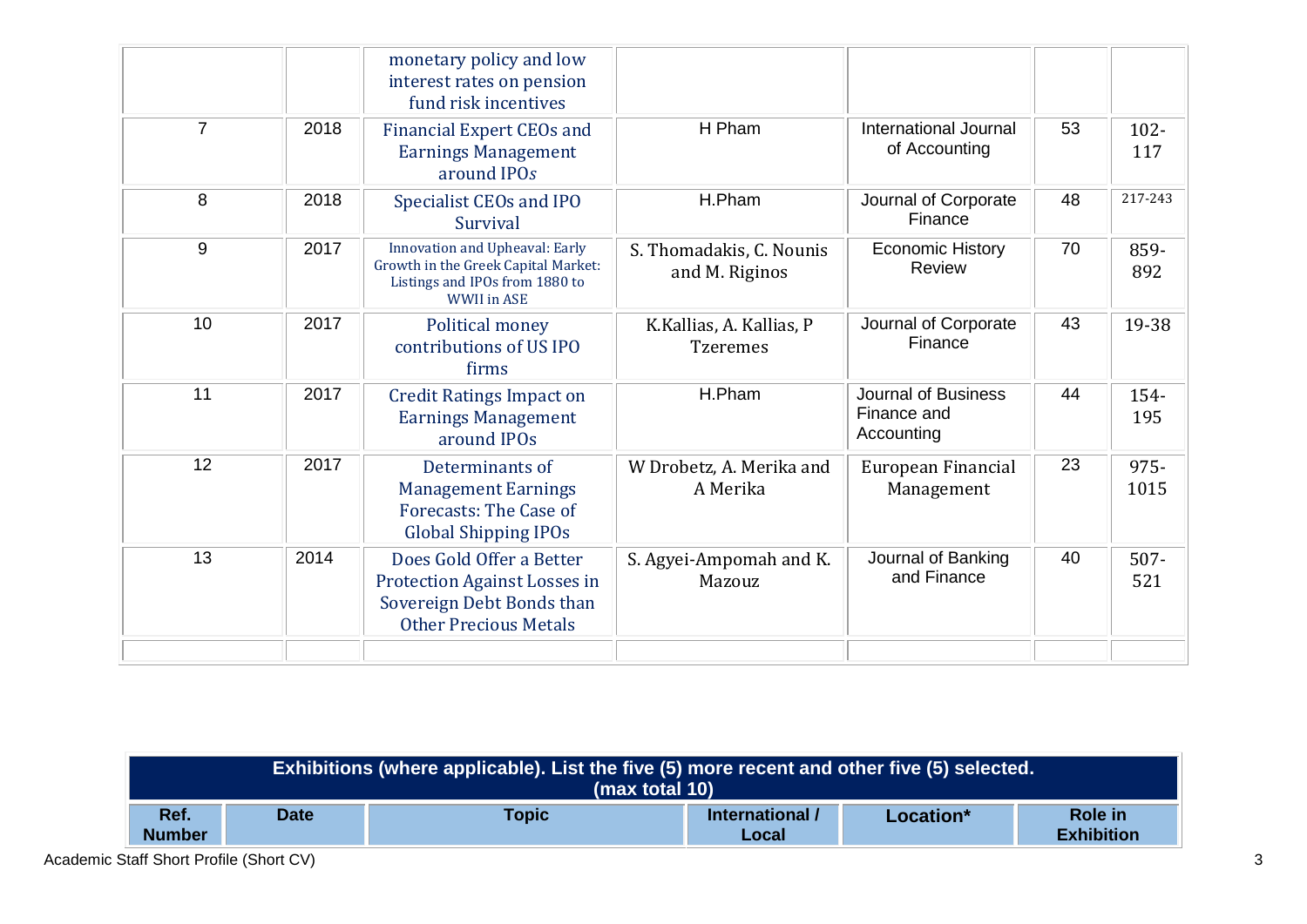|                 | August 2020      | <b>European Finance Association</b>      | International | Virtual            | <b>Discussant</b> |
|-----------------|------------------|------------------------------------------|---------------|--------------------|-------------------|
| $\overline{2}$  | <b>June 2020</b> | <b>Western Finance Association</b>       | International | Virtual            | <b>Discussant</b> |
| 3               | October 2019     | <b>Financial Management Conference</b>   | International | <b>New Orleans</b> | Presenter         |
| 4               | May 2019         | <b>European Accounting Association</b>   | International | Paphos/Cypris      | Presenter         |
| 5               | <b>June 2019</b> | <b>Financial Management Conference</b>   | International | Glasgow/Scotland   | Presenter         |
| 6               | June 2019        | International Journal of Accounting      | International | Athens/Greece      | Presenter         |
| 7               | October 2018     | <b>Financial Management Conference</b>   | International | San Diego/US       | Presenter         |
| 8               | <b>July 2018</b> | <b>World Finance Conference</b>          | International | <b>Mauritius</b>   | Presenter         |
| 9               | May 2018         | <b>European Accounting Association</b>   | International | Milan/Italy        | Presenter         |
| 10 <sup>°</sup> | <b>June 2018</b> | <b>European Financial Management</b>     | International | Athens/Greece      | Presenter         |
| 11              | May 2018         | <b>European Accounting Association</b>   | International | Valencia/Spain     | Presenter         |
| 12 <sup>2</sup> | August 2017      | <b>American Accounting Association</b>   | International | US                 | Presenter         |
| 13              | <b>June 2017</b> | <b>Financial Engineering and Banking</b> | International | Glasgow/Scotland   | Presenter         |

\**Specify venue, geographic location etc*

|                       | Research Projects. List the five (5) more recent and other five (5) selected<br>(max total 10) |                                                                                                                                  |                                                   |                               |  |  |
|-----------------------|------------------------------------------------------------------------------------------------|----------------------------------------------------------------------------------------------------------------------------------|---------------------------------------------------|-------------------------------|--|--|
| Ref.<br><b>Number</b> | <b>Date</b>                                                                                    | <b>Title</b>                                                                                                                     | <b>Funded by</b>                                  | <b>Project Role*</b>          |  |  |
|                       | 2018                                                                                           | <b>KBS Faculty Seed Funding Competition</b>                                                                                      | University of<br>Limerick                         | <b>Principal Investigator</b> |  |  |
| 2                     | 2015-2017                                                                                      | Explore the total tax contribution member<br>states receive from the company car fleet                                           | Lease Europe                                      | <b>Principal Investigator</b> |  |  |
| 3                     | 2013-2016                                                                                      | Secondary Equity Offerings in the Greek<br>Context                                                                               | Centre of<br>Planning and<br>Economic<br>Research | <b>Principal Investigator</b> |  |  |
| 4                     | 2012-2015                                                                                      | Service oriented approach to the<br>procurement and development of an<br>active debris removal mission. European<br>Space Agency | <b>Surrey Space</b><br>Center                     | <b>Expenses Manager</b>       |  |  |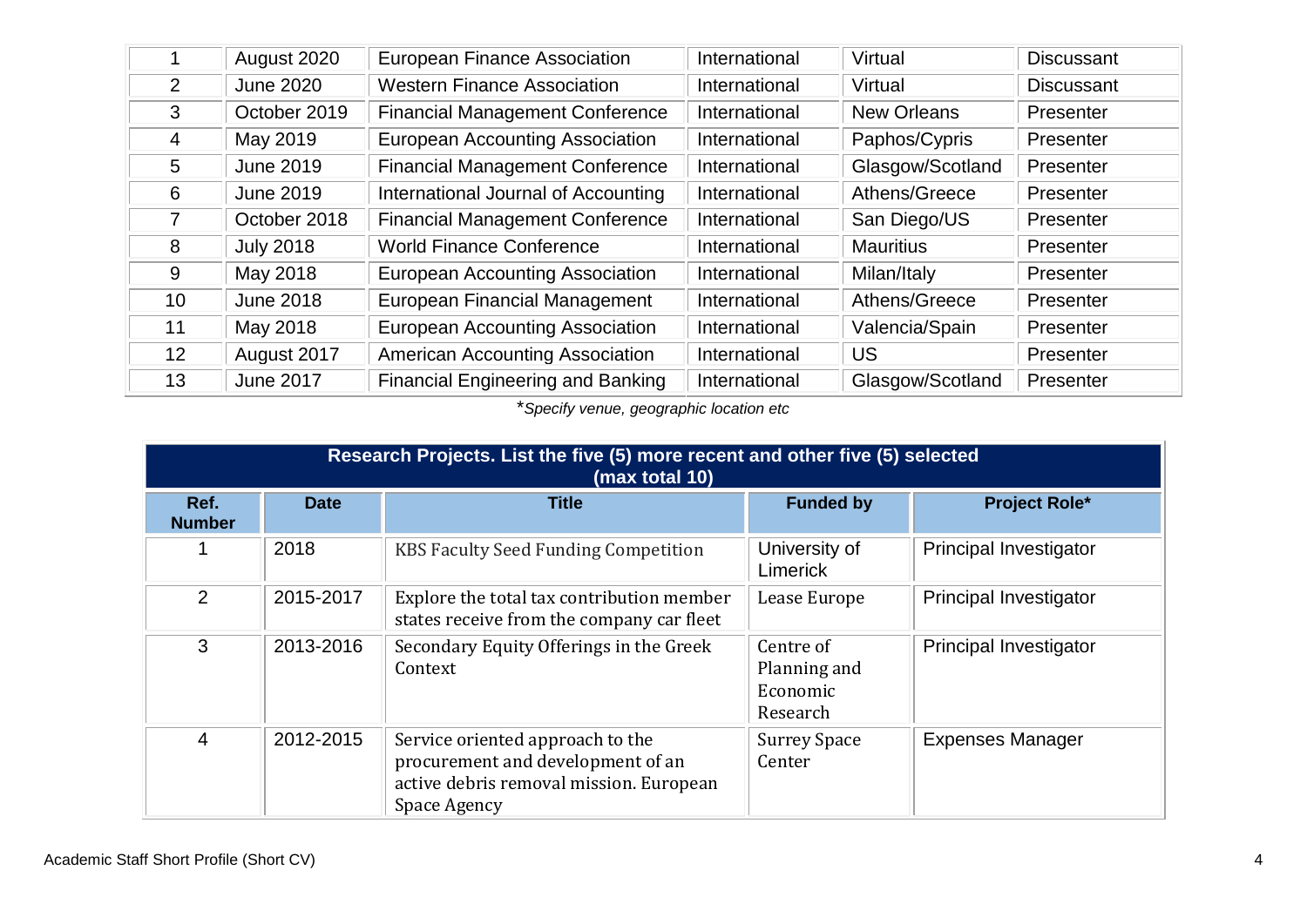| 5  | 2010-2011 | Study on 'Dutch East India Company'                                   | Amsterdam Stock<br>Exchange         | Principal investigator |
|----|-----------|-----------------------------------------------------------------------|-------------------------------------|------------------------|
| 6  | 2005-2006 | study the behavior of European capital<br>markets, 2005-2006. €3.000. | European<br><b>Excellence Grant</b> | Co Investigator        |
| ⇁  |           |                                                                       |                                     |                        |
| 8  |           |                                                                       |                                     |                        |
| 9  |           |                                                                       |                                     |                        |
| 10 |           |                                                                       |                                     |                        |

*\*Project Role: i.e. Scientific/Project Coordinator, Research Team Member, Researcher, Assistant Researcher, other*

|                    | <b>Consulting Services and/or Participation in Councils / Boards/ Editorial Committees.</b><br>List the five (5) more recent |                                                            |                                     |                                        |  |
|--------------------|------------------------------------------------------------------------------------------------------------------------------|------------------------------------------------------------|-------------------------------------|----------------------------------------|--|
| <b>Ref. Number</b> | <b>Period</b>                                                                                                                | Organization                                               | <b>Title of Position or Service</b> | <b>Key Activities</b>                  |  |
|                    | 2020-now                                                                                                                     | <b>Multinational Finance</b><br>Journal                    | <b>Associate Editor</b>             | <b>Managing Submissions in Journal</b> |  |
| 2                  | 2016-now                                                                                                                     | Corporate<br>Governance: An<br><b>International Review</b> | Member of Editorial Board           | <b>Managing Submissions in Journal</b> |  |
| 3                  | 2015-now                                                                                                                     | International Journal<br>in Accounting                     | Member of Editorial Board           | <b>Managing Submissions in Journal</b> |  |
| 4                  |                                                                                                                              |                                                            |                                     |                                        |  |
| 5                  |                                                                                                                              |                                                            |                                     |                                        |  |

| Awards / International Recognition (where applicable). List the five (5) more recent and other five (5) selected.<br>(max total 10) |             |              |                    |
|-------------------------------------------------------------------------------------------------------------------------------------|-------------|--------------|--------------------|
| Ref.<br><b>Number</b>                                                                                                               | <b>Date</b> | <b>Title</b> | <b>Awarded by:</b> |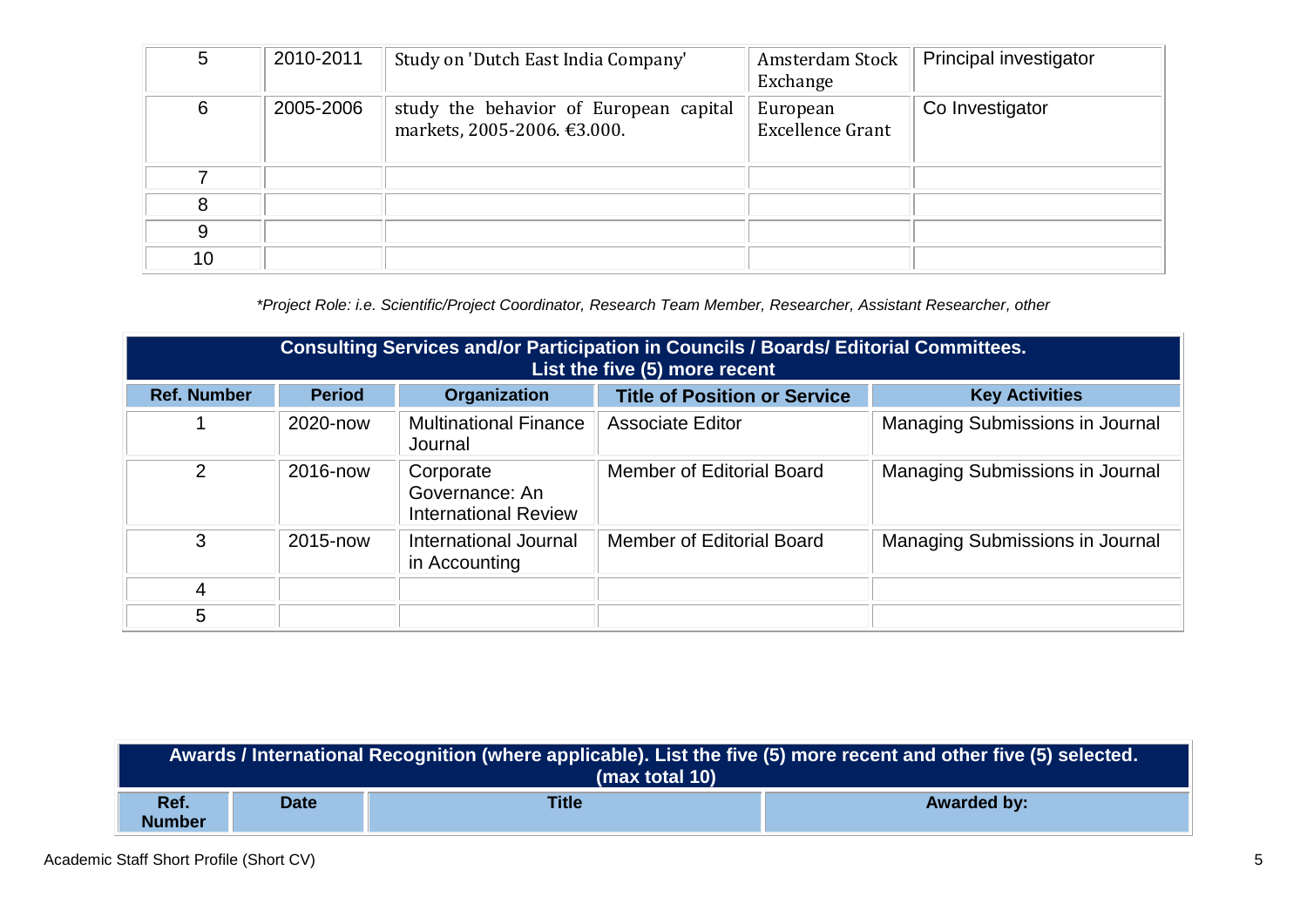|                | 2019-2020 | <b>Excellent in Teaching</b>                                                                                         | University of Bath                                                                                                                                      |
|----------------|-----------|----------------------------------------------------------------------------------------------------------------------|---------------------------------------------------------------------------------------------------------------------------------------------------------|
| $\overline{2}$ | 2018-2019 | <b>Supervision of Doctoral Students</b>                                                                              | University of Bath                                                                                                                                      |
| 3              | 2015-2017 | Introduce new Laws<br>Provide advices to Charter Accounting                                                          | Hellenic Accounting and Auditing Standards<br>Oversight Board                                                                                           |
| 4              | 2016-2018 | Award(s) for Outstanding Contribution in<br>Reviewing:                                                               | Journal of Corporate Finance (ABS 4), Journal of<br>Financial Stability (3*), Transportation Research:<br>Part E (3*), Annals of Tourism Research (4*), |
| 5              | 2016      | Award for the contribution on Initial Public<br>Offerings research                                                   | <b>Athens Stock Exchange</b>                                                                                                                            |
| 6              | 2015      | Researcher of the Year                                                                                               | <b>University of Sussex</b>                                                                                                                             |
| $\overline{7}$ | 2011      | Gong Ceremony (Opening of the stock<br>Exchange)<br>Award for my work on the Oldest IPO in the<br>world VOC Maritime | Euronext - Amsterdam Stock Exchange                                                                                                                     |
| 8              | 2004-2006 | Research grant to study the Initial Public<br>Offerings in the UK, 2004-2006                                         | <b>ESRC</b>                                                                                                                                             |
| 9              | 2014-now  | <b>Research Seminars</b>                                                                                             | Invited by more than 40 Institutions for research<br>seminars                                                                                           |
| 10             |           |                                                                                                                      |                                                                                                                                                         |

| Other Achievements. List the five (5) more recent and other five (5) selected.<br>(max total 10) |             |                                  |                                                                   |  |  |  |
|--------------------------------------------------------------------------------------------------|-------------|----------------------------------|-------------------------------------------------------------------|--|--|--|
| Ref.<br><b>Number</b>                                                                            | <b>Date</b> | Title                            | <b>Key Activities:</b>                                            |  |  |  |
|                                                                                                  | 2019-2022   | Member of the Senate             | Contributing to Key Decisions of the University of<br><b>Bath</b> |  |  |  |
|                                                                                                  | 2004-now    | 14 Doctoral Students Supervision | 12 of them were appointed as academic (8 in the<br>UK)            |  |  |  |